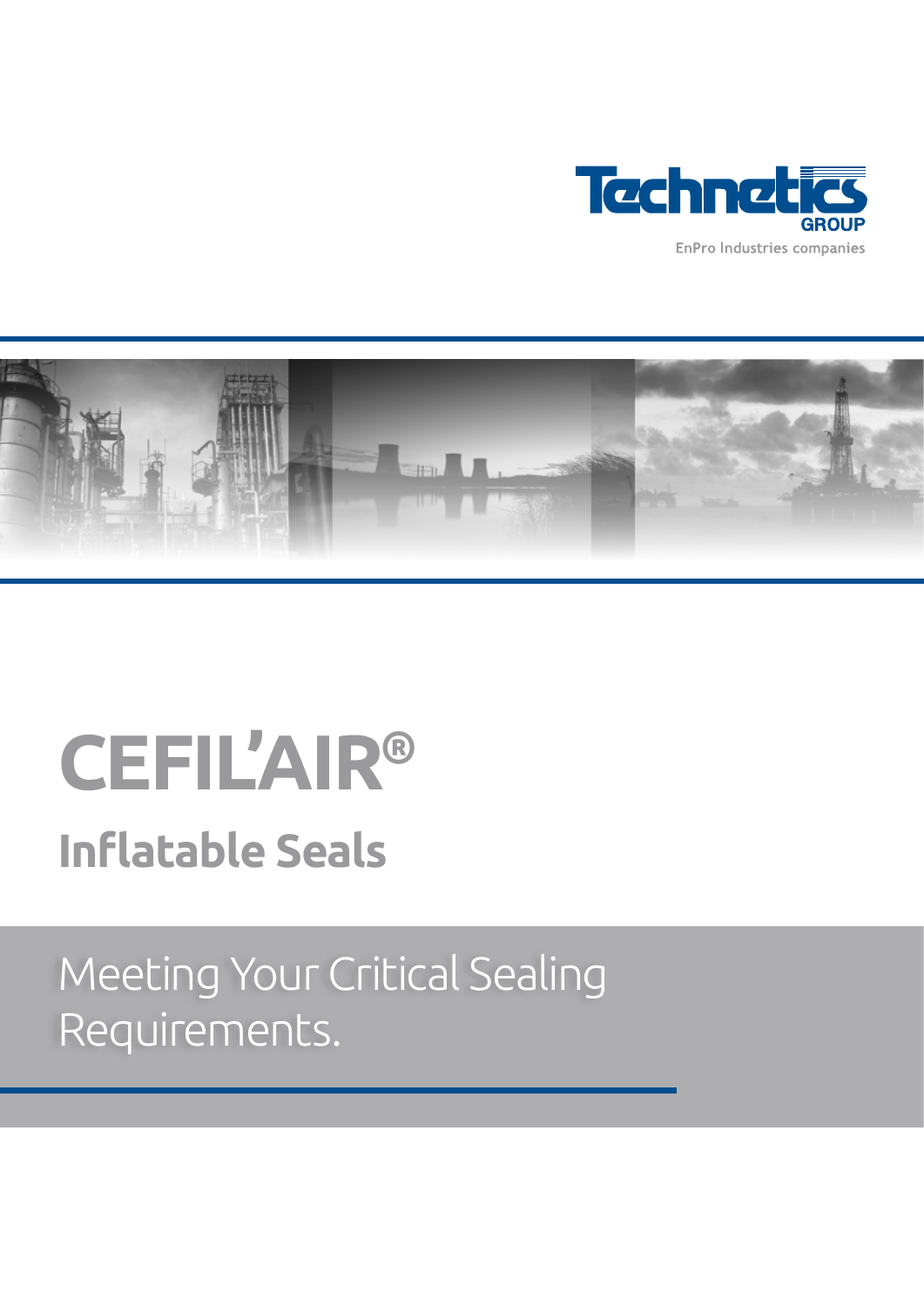## **INTRODUCTION**

When faced with the problem of sealing between parts, which move in relation to one another and are capable of being connected and disconnected at will, the easiest, safest and most effective technique to use is pneumatic seals.

CEFIL'AIR® seals, which are expanded and retracted by a pneumatic process, have been designed to meet multiple applications. CEFIL'AIR® inflatable seals bring wider possibilities of use as a result of its patented design employing modern techniques and the most advanced elastomers.

These seals can satisfy the highest demands of temperatures from -60 °C to +220 °C, as well as higher temperatures during short periods. They can also withstand pressures from dynamic vacuum (1,33.10<sup>-6</sup> Bar) to several dozen Bars (10<sup>2</sup> Bar and more). CEFIL'AIR® inflatable seals can be used in all sectors of industry including advanced techniques and scientific research.

With know-how and expertise in the field of pneumatic seals, Technetics Group develops and markets CEFIL'AIR® products for diverse customer applications. Thanks to engineering studies, calculations and FEA, particularly within maestral® laboratory, Technetics Group is able to meet the challenges of today and tomorrow, including economic challenges with reactivity,



anticipation and competitiveness, as well as challenges concerning safety and security to ultimately meet customer needs.

#### **BIO-GUARDIAN® SEALS**

Essential to the medical, pharmaceutical and food industries, the BIO-GUARDIAN® sealing solution prevents bacterial and microbial growth on equipment and materials. The BIO-GUARDIAN® solution can be used in CEFIL'AIR® inflatable seals to meet the needs of demanding hygienic applications.

As with the majority of elastomers produced by Technetics Group, BIO-GUARDIAN® seals can have an additional surface treatment to improve friction properties and gas impermeability. Laboratory results show that BIO-GUARDIAN® solutions treated with CEFIL'GLIS™ N°1 are certified FDA & USP Pharma Class VI and can be recommended for use in critical installations where the growth of microorganisms should be avoided.

### **APPLICATIONS**

CEFIL'AIR® inflatable seals are fitted in the following cases where sealing, handling, or locking is required:

- movable cofferdam bulkheads
- storage containers
- transport containers
- leaktight panels (naval, aerospacial industry)
- nuclear vessels (equipment or personnel chambers)
- isothermal chambers
- clean rooms
- sliding or quick-locking doors (autoclaves, sterilisers)
- centrifugal filters (access doors and drainage hoppers)
- aircraft access doors
- cockpit canopies
- portholes
- cofferdams
- pneumatic conveyors
- (bagging hoppers, valve gates)
- phonic isolation





#### **TECHNETICS GROUP**

1

*EnPro* Industries companies 90, rue de la Roche du Geai  $CS 52913$ 42029 Saint Etienne cedex 1 FRANCE

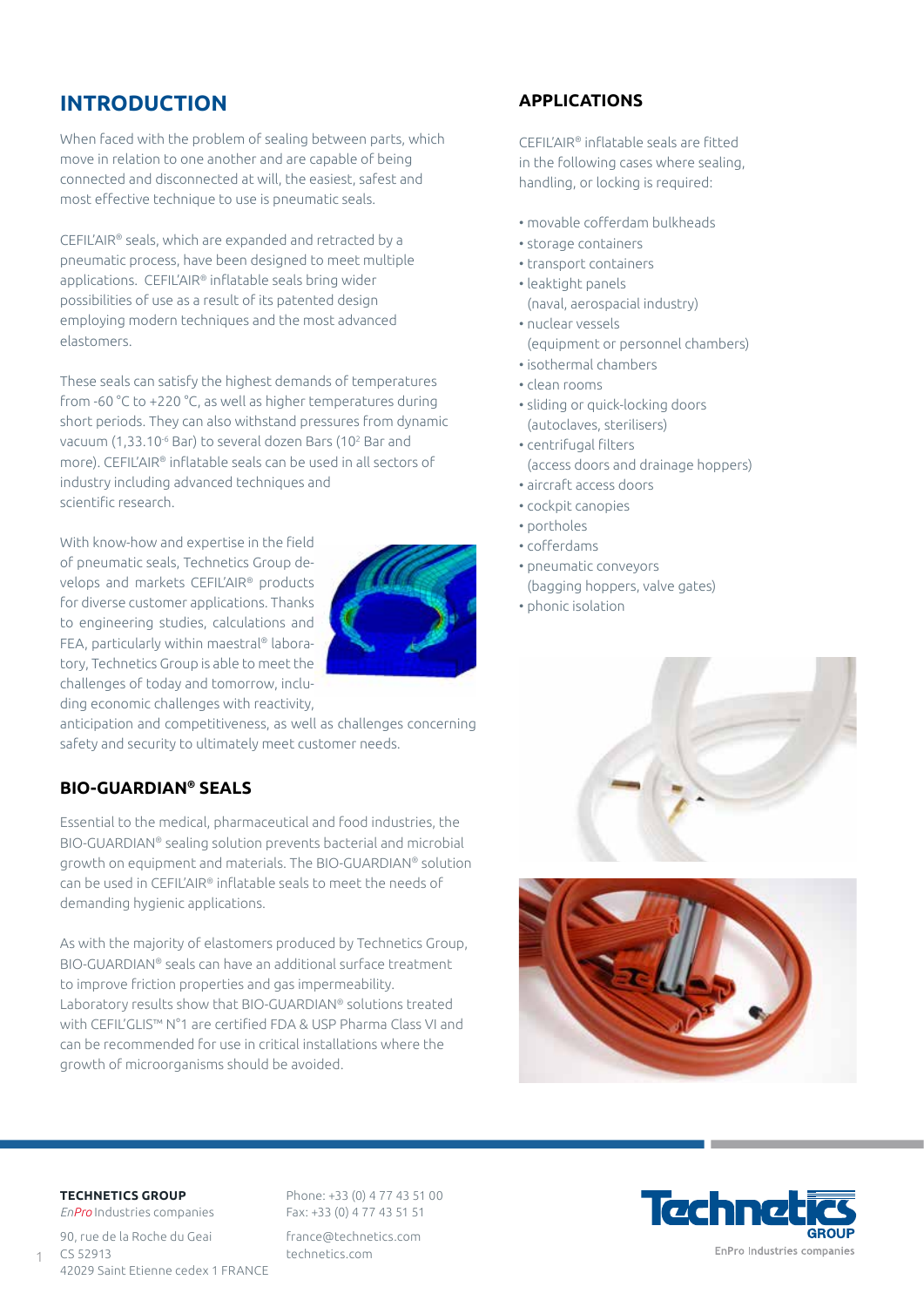#### **OPERATION**

CEFIL'AIR® seals have no textile reinforcement or expansion system. Their expansion, like their retraction, is obtained through the combined effects of the walls of the seal forming elastic arms. The seals, which are produced from elastomers with a high modulus of elasticity and considerable elongation and fitted in grooves, are restricted to low work rates. As a result, they are protected against risks of bursting, so it is necessary to observe the fitting dimensions (table, pages 4-5).

Comment: CEFIL'AIR® HP inflatable seals must be captive in slots or grooves closed on all four faces in accordance with the specified dimensions. **You are strongly recommended not to pressurise or use the seals when one of the faces of the groove is open.** On the other hand, CEFIL'AIR® LP seals can be secured by their base and work freely. However, the maximum pressure cannot be applied until their contact face (toothed side) is against the item to be sealed.



When free, CEFIL'AIR® seals must not be inflated above ≥ 0,8 to1,5 bar (according to the type of the profile). When fitted in a groove, they are perfectly leaktight for an inflation pressure of 1,25 to 1,45 times the pressure to seal (Ps). The maximum inflation pressure (Pi) which the seals can withstand depends on the clearance (J) between the supporting frame and the moving panel (see profiles on pages 4-5). The inflation pressure (Pi) can be higher if clearance is reduced. CEFIL'AIR® seals are designed to provide tightness on pressurised equipment. This creates a lateral force on the seal, which tends to force it either towards the outside (equipment under pressure) or towards the inside of the equipment (equipment under vacuum).

#### a) Equipment under vacuum (P0-Ps>0)

The condition of the surfaces in contact, as well as the completion of the assembly operation, make it possible for CEFIL'AIR® seals to withstand a vacuum of 10-3 Torr (dynamic vacuum).

#### b) Equipment under pressure (P0-Ps<0)

With an internal pressure created by gas or a controlled atmosphere, the strength is directly linked to the clearances, deformation of the contact faces and the pressurisation of the seal. In these applications, it is always necessary to reduce dimension (J) to a minimum, restricting the surface to which the pressure of the enclosure (Ps) will be applied, in order to reduce the radial component or, depending on the arrangement, the axial component, as far as possible as this tends to force the seal outwards. Generally, the ratio Ps-Po/Pi is of 0,7 to 0,2 but with the limits laid down in the table concerning profiles (pages 4-5).

#### **MANUFACTURE**

CEFIL'AIR® inflatable seals are made by joining together extruded or moulded sections. This connection is made in our workshops, which ensures perfect continuity while at the same time reducing any stresses in the joint to a minimum.

This method provides substantial flexibility with regard to the geometry of the sections. There are two types of standard profiles and a series of special profiles that are used in numerous applications, i.e. **sealing, locking or gripping during automatic handling have been created.**

**For specific uses which need reinforced manufacturing (textiles, hight performance aramid fibers) or expanded profiles, see pages 12 and 13 and please contact our technical department.**

#### **TECHNETICS GROUP**

*EnPro* Industries companies 90, rue de la Roche du Geai  $CS 52913$ 42029 Saint Etienne cedex 1 FRANCE

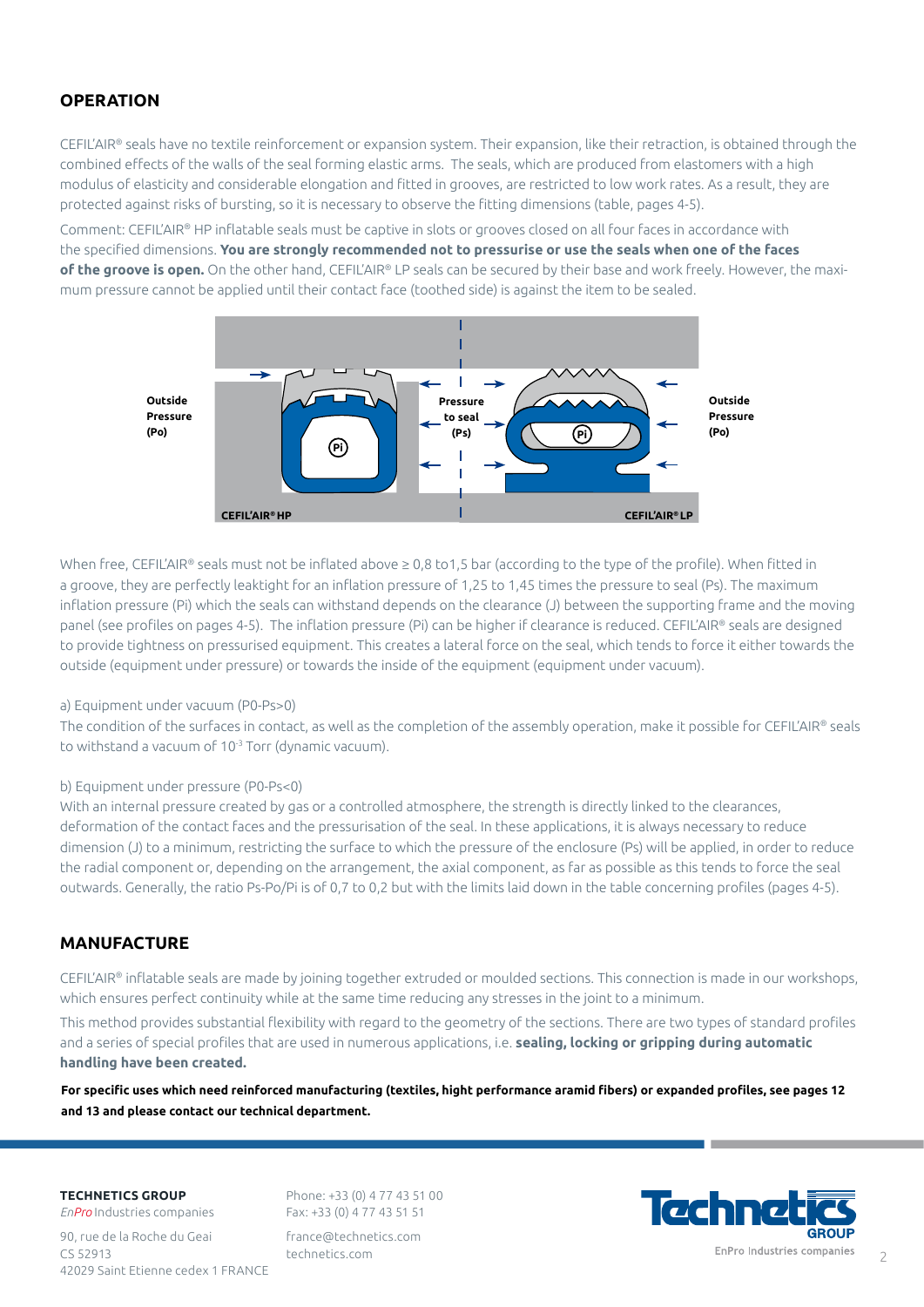## **TYPES OF ELASTOMERS**

CEFIL'AIR® inflatable seals are produced with elastomers with high mechanical properties. Silicone, SBR and EPDM are the most commonly used. Although these are high performance materials, they are not suitable for all applications, and consequently, other elastomers should be used.

| <b>Elastomers</b>                                       | Ref.              | $\Delta$ Sh A | Temp.<br>range °C | <b>Properties</b>                                                                                                                |
|---------------------------------------------------------|-------------------|---------------|-------------------|----------------------------------------------------------------------------------------------------------------------------------|
| <b>SBR</b><br><b>Styrene Butadiene</b><br><b>Rubber</b> | 1A60              | 60            | $-20$<br>$+100$   | Good resistance to:<br>- water<br>- demineralised water<br>- air<br>- diluted acids and bases<br>- ketones<br>Abrasion-resistant |
| $CR*$<br>Chloroprene                                    | 4 B61K            | 60            | $-20$<br>$+110$   | Same as SBR, with better resistance to:<br>- ultraviolet rays<br>- ozone<br>Low resistance to grease                             |
| $\mathsf{IIR}^\star$<br><b>Butyl</b>                    | 5B60              | 65            | $-20$<br>$+120$   | Good resistance to:<br>- diluted acides and bases<br>- ketones<br>- very low permeability                                        |
| EPDM*<br>Ethylene<br>Propylene                          | 6 B 65            | 65            | $-30$<br>$+150$   | Good resistance to:<br>- water<br>- steam<br>- atmospheric conditions<br>Low resistance to hydrocarbon                           |
| <b>VMQ</b><br>Silicone<br><b>BIO-GUARDIAN®</b>          | C <sub>65</sub> M | 60            | $-60$<br>$+220$   | Good resistance to:<br>- dry and humid heat<br>- steam $P \le 6$ bars<br>- cold<br>- very low oil resistance<br>- does not age   |
| FVMQ*<br><b>Fluorosilicone</b>                          | <b>CF 65 M</b>    | 60            | $-50$<br>$+200$   | Same as Silicone, with better resistance to:<br>- aromatic hydrocarbons<br>- chlorinated solvents                                |
| NBR*<br>Nitrile Rubber                                  | 3B                | 70            | $-30$<br>$+110$   | Good resistance to:<br>- oils -<br>- greases<br>- fuels<br>- some solvents                                                       |
| HNBR*<br>Hydrogebated Nitrile<br>Rubber                 | 3H                | 70            | $-40$<br>$+160$   | Same as NBR, with better resistance to:<br>- ozone<br>- high temperatures                                                        |
| FKM* (VITON®)<br>Fluorocarbon Rubber                    | 3 E 65            | 65            | $-20$<br>$+180$   | Good resistance to:<br>- chlorinated solvents<br>- aromatics<br>- strong acids and bases                                         |

\*Profiles not kept in stock, produced on special request. (Please contact our technical department).

**Note :** This information represents broad outlines for use. For specific applications, please contact our technical department.

#### **TECHNETICS GROUP**

3

*EnPro* Industries companies 90, rue de la Roche du Geai CS 52913 42029 Saint Etienne cedex 1 FRANCE

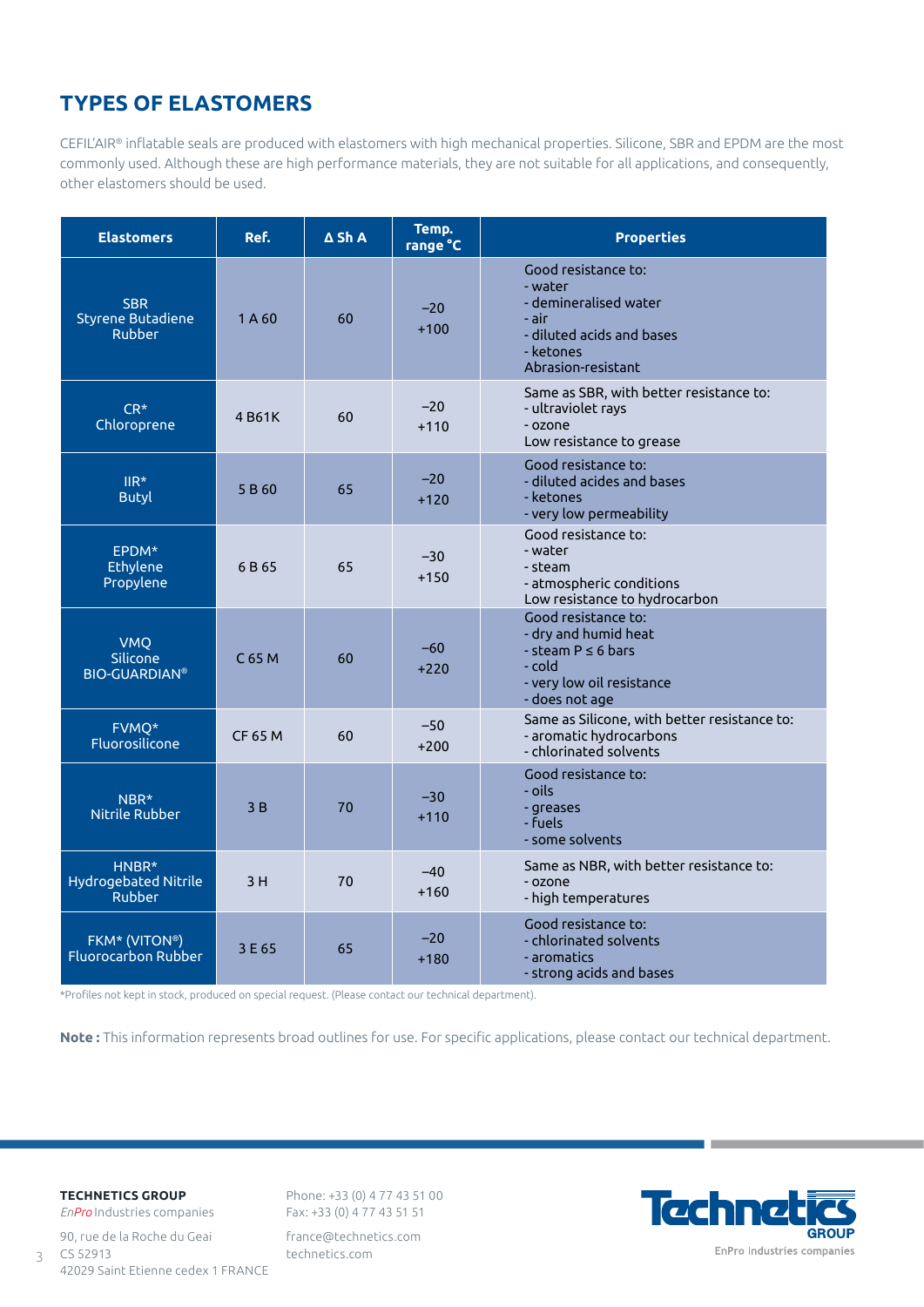## **STANDARD HP PROFILES**

#### **PRODUCTION**

(1) Tolerances ISO 3302-1 category 2.

#### Grooved profile



Corrugated profile



#### **ASSEMBLY**



|                         | <b>PROFILES</b>           |                     | <b>HOUSINGS</b>         |                             |                   |                |                |  |  |  |  |
|-------------------------|---------------------------|---------------------|-------------------------|-----------------------------|-------------------|----------------|----------------|--|--|--|--|
| Ref.<br>Nr.<br>silicone | Ref.<br>Nr.<br><b>SBR</b> | $A \times B$<br>(1) | $+0,5$<br>$+0$<br>$A1*$ | $+0,5$<br>$+0$<br><b>B1</b> | $+1$<br>$+0$<br>н | $J$ max $*$    | Pi<br>max      |  |  |  |  |
| 339                     | 10035                     | $16 \times 12$      | 16                      | 13                          | 15                | 3              | $\overline{4}$ |  |  |  |  |
| 347                     | 10036                     | $16 \times 18$      | 16                      | 19                          | 21                | $\overline{3}$ | $\overline{4}$ |  |  |  |  |
| 356                     | 10041                     | $22 \times 19$      | 22                      | 20                          | 22                | 3              | 6              |  |  |  |  |
| 443                     | 10039                     | $26 \times 19$      | 26                      | 20                          | 23                | $\overline{4}$ | 6              |  |  |  |  |
| 405                     | 10042                     | $27 \times 21$      | 27                      | 22                          | 25                | $\overline{4}$ | 6              |  |  |  |  |
| 627                     | 10175                     | $35 \times 26$      | 35                      | 27,5                        | 32,5              | 6              | 8              |  |  |  |  |
| 369                     | 10217                     | $35 \times 32$      | 35                      | 33,5                        | 43,5              | 11             | 8              |  |  |  |  |
|                         |                           |                     |                         |                             |                   |                |                |  |  |  |  |
| 415                     | 10102                     | $6,5 \times 5$      | 6, 5                    | 5,5                         | 6                 | 1,5            | 1              |  |  |  |  |
| 512                     |                           | $14 \times 10$      | 14                      | 11                          | 13                | 3              | $\overline{4}$ |  |  |  |  |
| 639                     | $\frac{1}{2}$             | $16 \times 14$      | 16                      | 15                          | 17                | 3              | 5              |  |  |  |  |
| 603                     | 10177                     | $20 \times 20$      | 20                      | 21                          | 23,5              | 3,5            | 6              |  |  |  |  |
| 514                     | 10351                     | $21 \times 24$      | 21                      | 25                          | 28                | $\overline{4}$ | $\overline{7}$ |  |  |  |  |
| 529                     |                           | $54 \times 40$      | 54                      | 42                          | 50                | 9              | 10             |  |  |  |  |

\* The housing width and expansion of the seal should be checked in accordance with the requirements on page 7.

In the retracted position, the seal is contracted and protected in its groove (B1 > B).

The clearance (J) can be reduced to zero when the two parts are in contact, without their movements being hindered by the seal  $(B1 = H)$ .

\* √ Ra 3,2 to 6,3. standard N8 (see page 9).

#### **CURVE RADII** (between 2 straight lengths).



| <b>PROFILES STANDARDS HP</b> |                           |                                                                                 |             |             |             |  |  |  |  |
|------------------------------|---------------------------|---------------------------------------------------------------------------------|-------------|-------------|-------------|--|--|--|--|
| Ref.<br>Nr.<br>silicone      | Ref.<br>Nr.<br><b>SBR</b> | $A \times B$                                                                    | RgA*<br>min | RgE*<br>min | RgI*<br>min |  |  |  |  |
| 339                          | 10035                     | $16 \times 12$                                                                  | 38          | 40          | 52          |  |  |  |  |
| 347                          | 10036                     | $16 \times 18$                                                                  | 48          | 50          | 78          |  |  |  |  |
| 356                          | 10041                     | $22 \times 19$                                                                  | 61          | 50          | 69          |  |  |  |  |
| 443                          | 10039                     | $26 \times 19$                                                                  | 73          | 60          | 79          |  |  |  |  |
| 405                          | 10042                     | $27 \times 21$                                                                  | 83,5        | 70          | 111         |  |  |  |  |
| 627                          | 10175                     | $35 \times 26$                                                                  | 87,5        | 70          | 106         |  |  |  |  |
| 369                          | 10217                     | $35 \times 32$                                                                  | 87,5        | 80          | 122         |  |  |  |  |
| 415                          | 10102                     | $6, 5 \times 5$                                                                 | 18          | 20          | 25          |  |  |  |  |
| 512                          |                           | $14 \times 10$                                                                  | 32          | 30          | 42          |  |  |  |  |
| 639                          |                           | $16 \times 14$                                                                  | 48          | 40          | 64          |  |  |  |  |
| 603                          | 10177                     | $20 \times 20$                                                                  | 60          | 50          | 70          |  |  |  |  |
| 514                          | 10331                     | $21 \times 24$                                                                  | 60,5        | 50          | 74          |  |  |  |  |
| 529                          |                           | $54 \times 40$                                                                  | 147         | 150         | 190         |  |  |  |  |
|                              |                           | * Eespeefiles ekhes khaa in siliseen. jassaase khe aheue ualues DeA /DeE/DeLhu. |             |             |             |  |  |  |  |

In order to obtain the full expansion and retraction of the seal, as well as guarantee its maximum efficiency, the minimum curve radii in the corners must be in accordance with the opposite table. The sketches define the reference line of the radius at the bottom of the groove according to the position of the curve in relation to the direction of the expansion.

**Please consult our technical department for small sized circular seals.**

than in silicone, increase the above values RgA/RgE/RgI by

#### **TECHNETICS GROUP**

*EnPro* Industries companies 90, rue de la Roche du Geai CS 52913 42029 Saint Etienne cedex 1 FRANCE

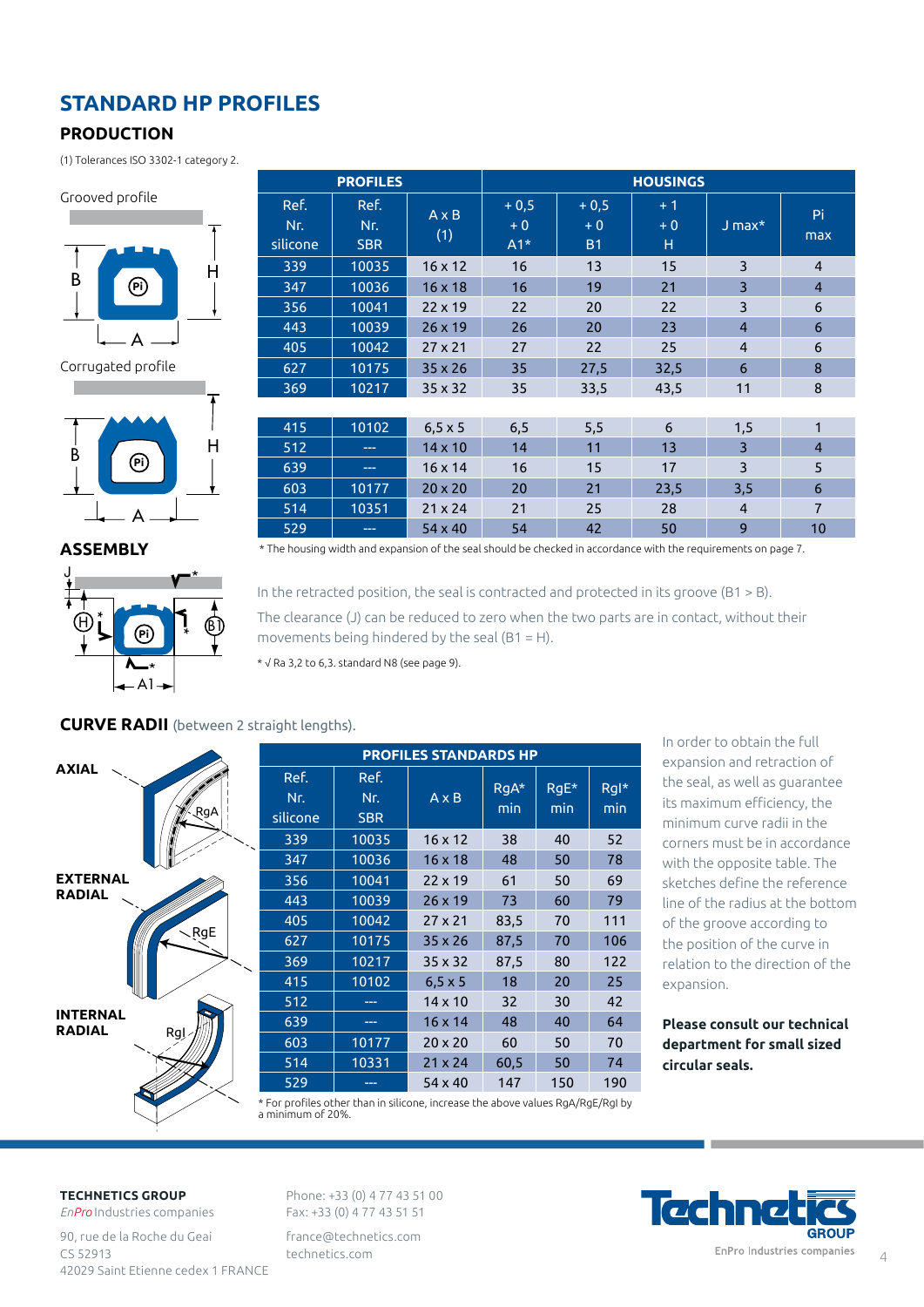## **STANDARD LP PROFILES**

#### **PRODUCTION**

(1) Tolerances ISO 3302-1 category 2.



| Ref.            | Ref.              |                     |    |                  | <b>Housings</b> | <b>Dimensions</b> |     |                |                |    |           |  |
|-----------------|-------------------|---------------------|----|------------------|-----------------|-------------------|-----|----------------|----------------|----|-----------|--|
| Nr.<br>silicone | Nr.<br><b>SBR</b> | $A \times B$<br>(1) |    | $A1 + 2$<br>$+0$ | $B1+2$<br>$-2$  | H1                | н   | E              | F              | G  | Pi<br>max |  |
| 921             | 10152             | 30                  | 20 | 30               | 22              | 30                | 25  | $\overline{4}$ | $\overline{a}$ | 12 | 3         |  |
| 704             | 10118             | 40                  | 27 | 40               | 29              | 40                | 35  | 5              | 5              | 15 | 3         |  |
| 736             | 10211             | 60                  | 35 | 60               | 38              | 60                | 50  | 6              | 6              | 25 | 3         |  |
| 828             | 10126             | 90                  | 55 | 90               | 60              | 90                | 75  | $8*$           | 8              | 30 | 3         |  |
| $\frac{1}{2}$   | 10094             | 130                 | 70 | 130              | 80              | 130               | 100 | 15             | 10             | 40 | 3         |  |
| ---             | 10170             | 150                 | 80 | 150              | 90              | 140               | 110 | 16,5           | 12             | 50 | 3         |  |

• Other forms of seals can be produced (see page 13).

• The dimensions of the dies available may be supplied on request.

\* Profile 10126E = 10 mm.

#### **ASSEMBLY**

This profile can be used with a groove (sketch 1) or without a groove (sketch 2). Dimension (B) corresponds to the seal in the idle position. When it is subjected to a pressure of 1,5 bar (seal in free position), (H1) (maximum height) is obtained. Dimension (H) is a normal working value, intermediate values can be also used between (B) and (H). The foot must be secured on each side when the seal is subjected to an external pressure acting on its side. Specifically, in the axial position, standard LP CEFIL'AIR® seals must be maintained in the radii by quadrants.

#### **Fixing Examples :**



Note : Other fixing systems can be considered, they are left up to the user's initiative and are to be supplied by him.

#### **CURVE RADII** (between 2 straight lengths).



| <b>STANDARD LP PROFILES</b> |                           |              |    |               |             |             |  |  |
|-----------------------------|---------------------------|--------------|----|---------------|-------------|-------------|--|--|
| Ref.<br>Nr.<br>silicone     | Ref.<br>Nr.<br><b>SBR</b> | $A \times B$ |    | $RqA*$<br>min | RgE*<br>min | RgI*<br>min |  |  |
| 921                         | 10152                     | 30           | 20 | 90            | 60          | 100         |  |  |
| 704                         | 10118                     | 40           | 27 | 160           | 90          | 117         |  |  |
| 736                         | 10211                     | 60           | 35 | 230           | 100         | 165         |  |  |
| 828                         | 10126                     | 90           | 55 | 320           | 300         | 405         |  |  |
| ---                         | 10094                     | 130          | 70 | 740           | 460         | 650         |  |  |
| ---                         | 10170                     | 150          | 80 | 1000          | 560         | 700         |  |  |

\* For profiles other than silicone, increase the above values RgA/RgE/RgI by a minimum of 20%.

In order to obtain the full expansion and retraction of the seal, as well as guarantee its maximum efficiency, the minimum curve radii in the corners must be in accordance with the opposite table, which defines the value of the radius at the bottom of the groove according to the position of the curve in relation to the direction of the expansion.

**Please consult our technical department for small sized circular seals.**

**TECHNETICS GROUP**

5

*EnPro* Industries companies 90, rue de la Roche du Geai  $CS$  52913 42029 Saint Etienne cedex 1 FRANCE

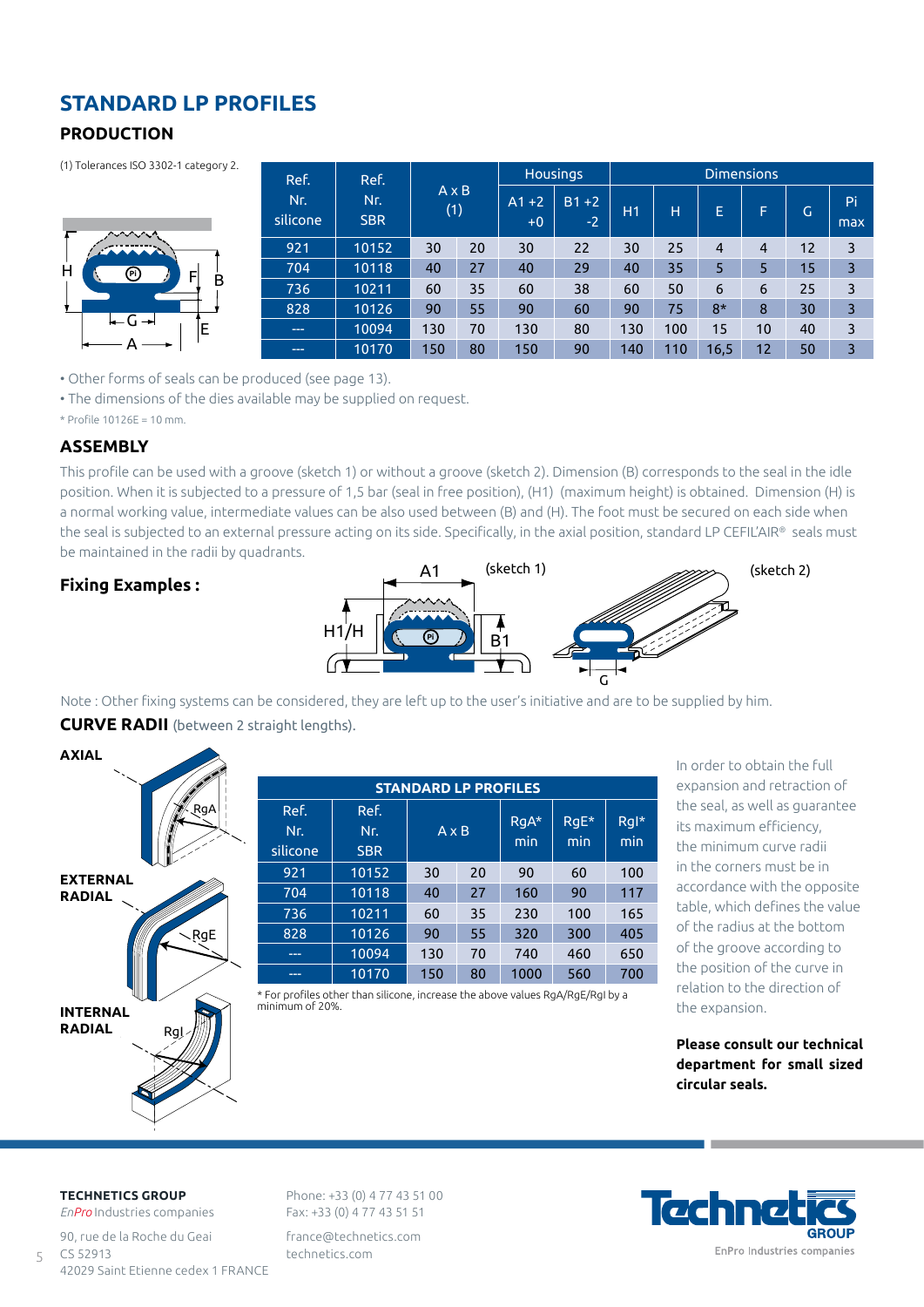## **END PLUGS**

Linear seals may be manufactured with "solid" end plugs. In this case, the plugged areas are neutralised, as neither expansion nor contraction can occur.

Two constructions are possible: either by plugging the expanded seal or by plugging the retracted seal. When using either solution, it is necessary to provide flanges or end plates to hold the seal in order to prevent tearing caused by seal expansion (see flanges or retaining plates below).

#### **Type with expanded end**



| Type with retracted end |  |
|-------------------------|--|
|-------------------------|--|



|             |             | <b>PROFILES STANDARDS HP</b> |                |         |      |                |
|-------------|-------------|------------------------------|----------------|---------|------|----------------|
| Ref.<br>Nr. | Ref.<br>Nr. | $A \times B$                 |                |         |      | N              |
| silicone    | <b>SBR</b>  |                              | H <sub>2</sub> | $H_{3}$ | L    |                |
| 339         | 10035       | $16 \times 12$               | 15             | 13      | 16   | 5              |
| 347         | 10036       | $16 \times 18$               | 21,5           | 19,5    | 16   | 5              |
| 356         | 10041       | $22 \times 19$               | 22,5           | 20,5    | 22   | 6              |
| 443         | 10039       | $26 \times 19$               | 23,5           | 20,5    | 26   | $\overline{7}$ |
| 405         | 10042       | $27 \times 21$               | 26             | 23      | 27   | $\overline{7}$ |
| 627         | 10175       | $35 \times 26$               | 34             | 29      | 35   | 9              |
| 369         | 10217       | $35 \times 32$               | 45             | 35      | 35   | 9              |
| 415         | 10102       | $6, 5 \times 5$              | 6, 5           | 5,5     | 6, 5 | $\overline{2}$ |
| 512         |             | $14 \times 10$               | 13             | 11      | 14   | 5              |
| 639         | ---         | $16 \times 14$               | 17,5           | 15,5    | 16   | $\overline{4}$ |
| 603         | 10177       | $20 \times 20$               | 24             | 21,5    | 20   | 5              |
| 514         | 10331       | $21 \times 24$               | 29             | 26      | 21   | 6              |
| 529         |             | 54 x 40                      | 48             | 42      | 54   | 14             |

| <b>PROFILES STANDARDS BP</b> |                           |     |              |         |         |     |    |  |  |
|------------------------------|---------------------------|-----|--------------|---------|---------|-----|----|--|--|
| Ref.<br>Nr.<br>silicone      | Ref.<br>Nr.<br><b>SBR</b> |     | $A \times B$ | $H_{2}$ | $H_{3}$ | г   | N  |  |  |
| 921                          | 10152                     | 30  | 20           | 25      | 22      | 20  | 15 |  |  |
| 704                          | 10118                     | 40  | 27           | 35      | 29      | 25  | 20 |  |  |
| 736                          | 10211                     | 60  | 35           | 50      | 38      | 40  | 30 |  |  |
| 828                          | 10126                     | 90  | 55           | 75      | 60      | 60  | 45 |  |  |
| ---                          | 10094                     | 130 | 70           | 100     | 80      | 80  | 65 |  |  |
| ---                          | 10170                     | 150 | 80           | 110     | 90      | 100 | 80 |  |  |

**Note :** The dimension N represents the intermediate part between the active seal and the end plug which cannot come into contact with the face to be sealed. The efficiency of the seal is only obtained beyond L + N.

**These parts must not be outside of the support face seals under any circumstances.**

#### **Flange or retaining plate**





#### **TECHNETICS GROUP**

*EnPro* Industries companies 90, rue de la Roche du Geai CS 52913 42029 Saint Etienne cedex 1 FRANCE

Phone: +33 (0) 4 77 43 51 00 Fax: +33 (0) 4 77 43 51 51 france@technetics.com

technetics.com

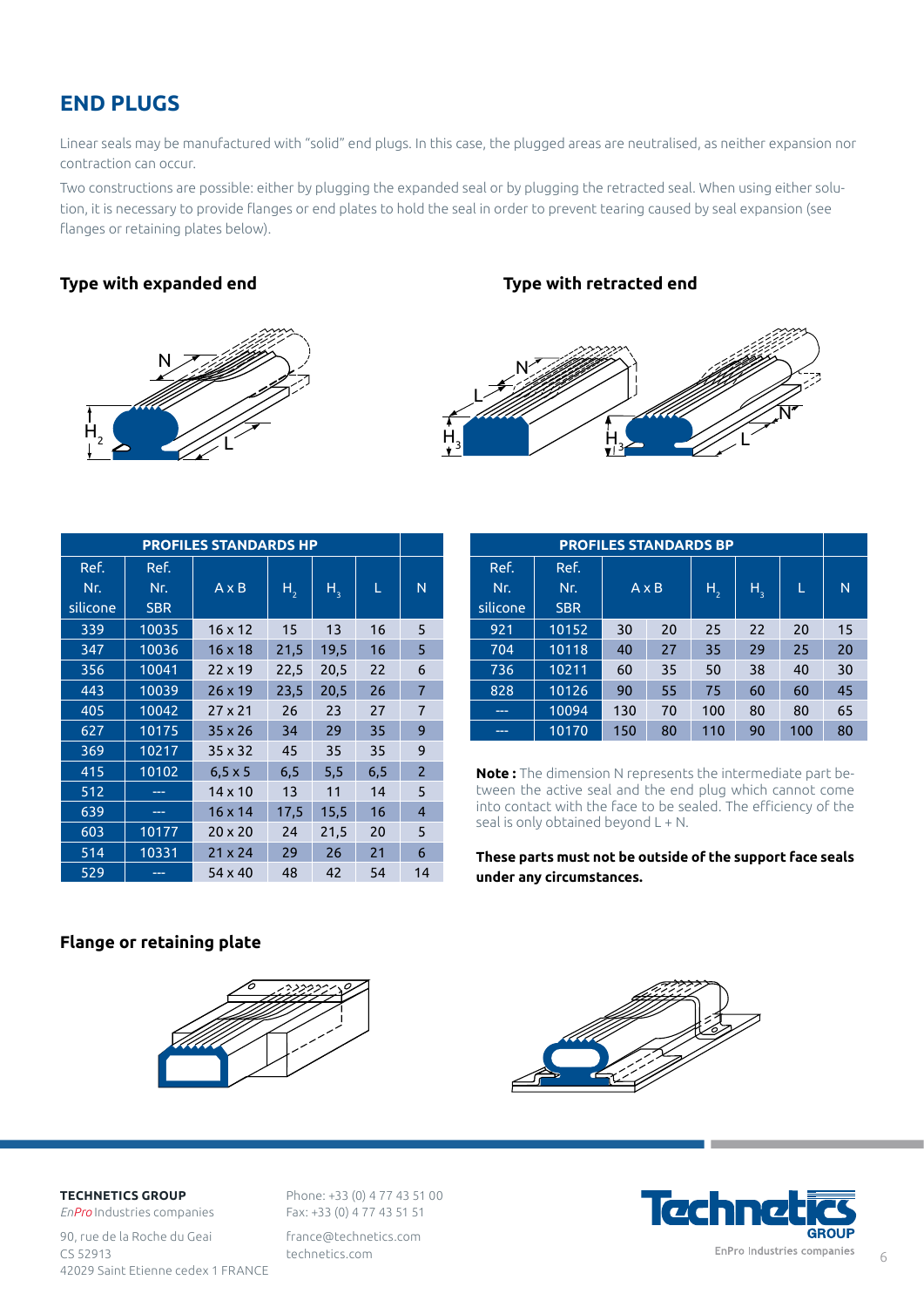## **END PLUGS**

For specific applications requiring expansion nearly all along the seal, EXPANDABALE end plugs are available upon request.





#### **PLEASE CONSULT OUR TECHNICAL DEPARTMENT**

## **DEFINITION OF SEAL ACCORDING TO DIRECTION**

#### **AXIAL EXPANSION (LAYOUT I)**

The working pressure Pi is normal.





#### **INTERNAL RADIAL EXPANSION (LAYOUT II)**

The working pressure Pi is 20 to 30% greater than the normal pressure.





#### **EXTERNAL RADIAL EXPANSION (LAYOUT III)**

The working pressure Pi is normal or 15 to 25% higher.







The circular layouts I, II and III are also applicable for formed seals if the radius RgA, RgE and RgI are followed (see pages 4 & 5).

#### **TECHNETICS GROUP**

7

*EnPro* Industries companies 90, rue de la Roche du Geai CS 52913 42029 Saint Etienne cedex 1 FRANCE

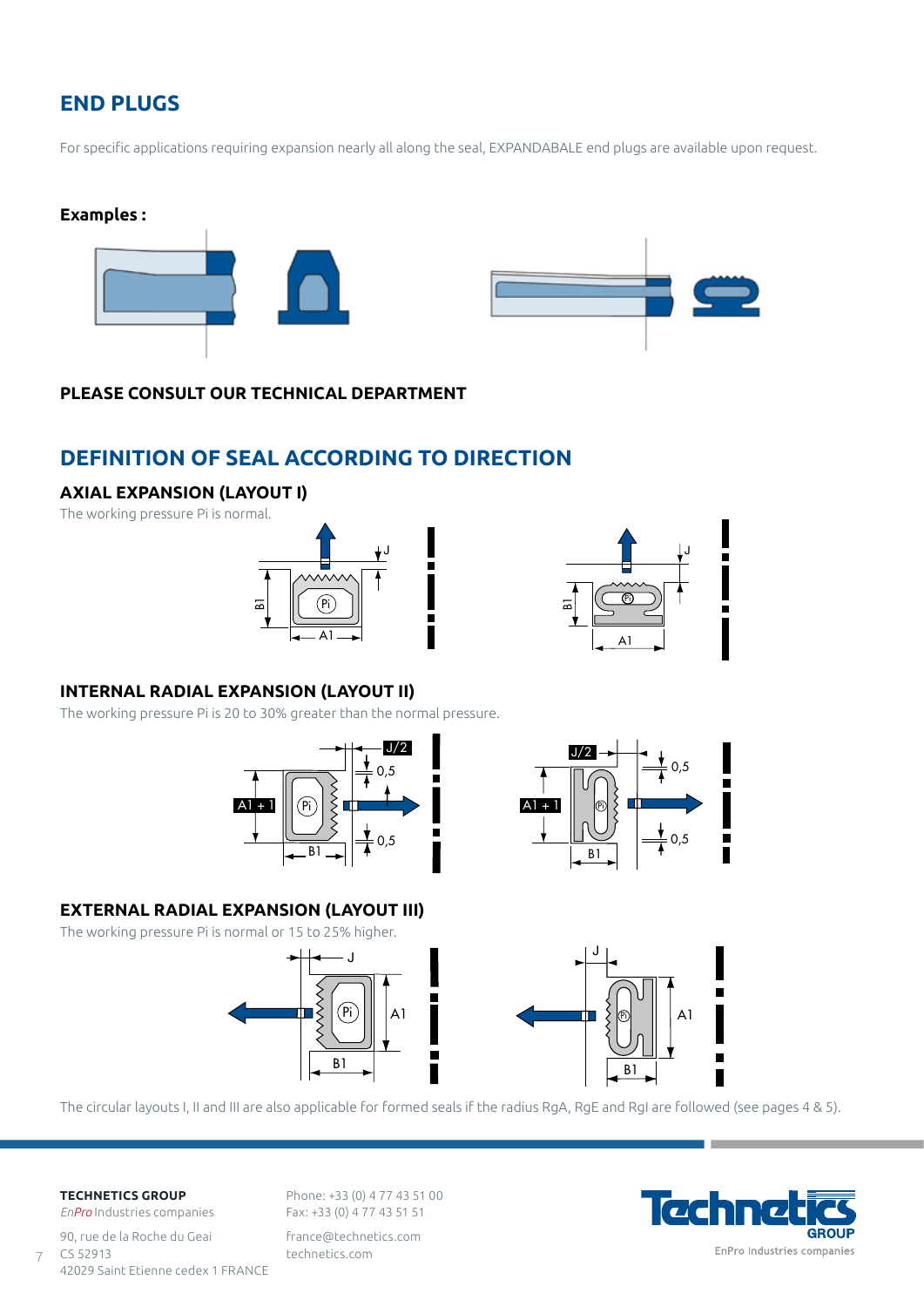## **FITTINGS AND VALVES**

Our standard fittings and valves are manufactured in brass. We also produce fittings in any other material, such as bronze, stainless steel and elastomers.

L

L

L

50

15/20/25 30/40

30/35 40/50

50

15/20/25 30/35/40 50

60

#### **STANDARD FITTINGS**















| ØΕ                                          |               |       |                                  |                         | minimum lengths of 200 mm (by multiple of 100 mm) |                           |                            |                         |
|---------------------------------------------|---------------|-------|----------------------------------|-------------------------|---------------------------------------------------|---------------------------|----------------------------|-------------------------|
|                                             | ØΤ            | 4     | 6                                | 8                       |                                                   | 10                        | 12                         | 14                      |
|                                             | ØΤ            | 4H8   | 6H <sub>8</sub>                  | <b>8H8</b>              |                                                   | <b>10H8</b>               | <b>12H8</b>                | 14H <sub>8</sub>        |
| $ 30^{\circ} $                              | ØJ            |       | 1,5                              |                         |                                                   | 4                         |                            | 6,8                     |
| Bet $N^{\circ}$ : $+$                       | <b>BET N°</b> |       | 11018 15001                      | 15004                   |                                                   | 15006                     | 15007                      | 15008                   |
| $\varnothing$                               |               |       |                                  | 4                       |                                                   |                           |                            | b                       |
| $\varnothing$ T <sub>1</sub><br>(logement)- |               | 30/40 | 15/20/25 15/20/25/30<br>35/40/50 | 15/20/25/30<br>35/40/50 |                                                   | 20/25/30/5<br>40/45/50/60 | 25/30/35/40<br>45/50/60/70 | 35/40/45/50<br>60/70/80 |

- during the assembly of RJO fitting, it is important to secure the O-ring (chamfers 30°, smooth edges, etc.).

- RES fitting is only available in rubber.

Notes:

#### **STANDARD VALVES**





Ø J | 3 | 3 | 3



RED elbow fittings and REB fittings can only be fitted on CVL valves and on REF valves 7,65x0,79. with non return valve with non return valve with non return valve without non return valve

Ø E 4 6 8 10 12 M | M6 | M8 | M10 | M12 | M14 Ø J 1,5 3 5 6 6 K 12 16 16 20 20

S x R 5x6 6x6 8x8 10x8 11x8 M M4 M6 7,65x0,79 M8 1/8 G M10 1/8 NPT M12 1/4 G M14 M16 Ø J 1,2 3 3 3 5 5 5 6 6 6 8

30/35/40 30/35/40 35/40/50 30/35/40 35/40/50 35/40/50 35/40/50 35/40/50 35/40/50

60/70

M M M10 M12 M14 Ø J J J J J 3 J 3 J 5 J 7 dxD 4x6 6x8 8x10

SxR 3.12x8 10x8 12x8

Ø E 4 6 8 10 12 12 ØJ 1 3 5 7 9 11 d x 0 2x4 4x6 6x9 8x10 9x12 11x14 L 25 35 50 60 75 85

minimum lengths of 200 mm (by multiple of 100 mm)

S x R 3x4 5x6 6x6 6x8 8x8 8x8 8x8 10x8 10x8 11x8 13x10 Ø E 4 6 8 10 12 14 16 Ø J 1,5 3,4 3,4 5 6,8 6,8 8,5

40/45/50 60/70/80

15/20/25 15/20/25 20/25/30 15/20/25 20/25/30 20/25/30 20/25/30 20/25/30 20/25/30 30/35/40 40/45/50

60/70

25/30/35 40/45/50 60

60/70

40/50/60 70/80/90

60/70

30/35/40 45/50/60 70

80

60/70

50/60/70 80/90/100

35/40/45 50/60/70 80

60/70/80 90

45/50/60 60/70/80 70/80

90/100

45/50/60 70/80/90

30/35/40 50/50

50/60

20/25/30 35/40/50

 $L = \begin{bmatrix} 1 & 0 & 0 \\ 0 & 0 & 0 \\ 0 & 0 & 0 \end{bmatrix}$  =  $\begin{bmatrix} 1 & 0 & 0 \\ 0 & 0 & 0 \\ 0 & 0 & 0 \end{bmatrix}$  =  $\begin{bmatrix} 50/60/70 & 50/60/70 \\ 0 & 0 & 0 \end{bmatrix}$ 

#### **SPECIAL FITTINGS**

We offer a wide range of solutions. Please contact our Technical Department for more information.

#### **TECHNETICS GROUP**

*EnPro* Industries companies 90, rue de la Roche du Geai  $CS 52913$ 42029 Saint Etienne cedex 1 FRANCE

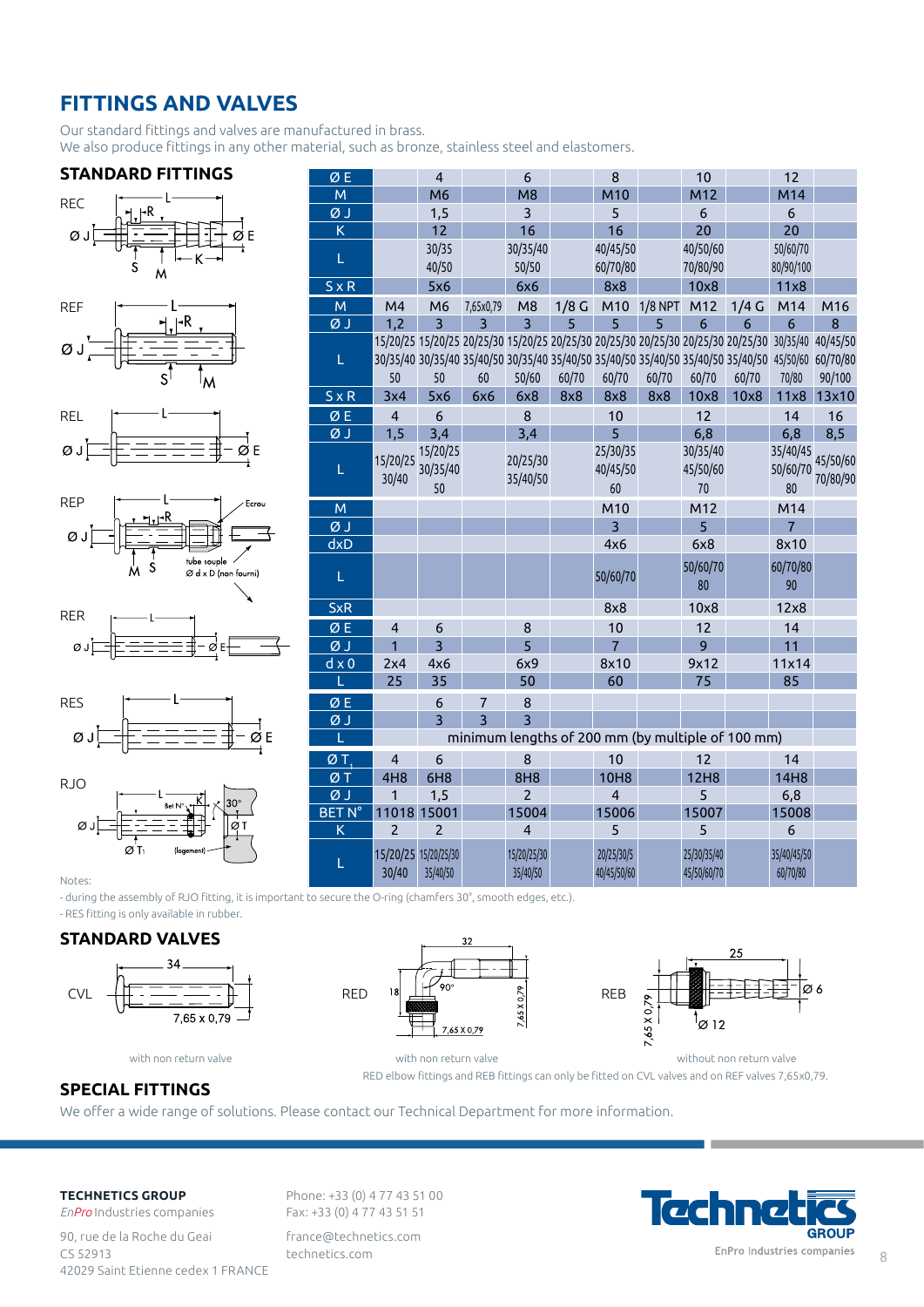## **POSITION OF FITTINGS AND VALVES**

CEFIL'AIR® inflatable seals conception requires that connections be located at the bottom of the grooves or at the end of the seals (straight length). When seals have curves radii it is preferable to avoid connections located in the curved area. If the equipment around the seal for assembly or other reasons requires a lateral supply, it is possible to use elbow fittings or special constructions (please consult our technical department).

## **OVERMOULDED CONES**

#### **OVERMOULDED CONES (standard sizes)**



For a maximum binding (metal/rubber), the fitting valves are equipped with a overmoulded rubber cone in accordance to their diameters (see table below).

| ø. |          |            |  |  |                        |       |    |
|----|----------|------------|--|--|------------------------|-------|----|
|    | m        | $6-1$      |  |  | 8 12 14 21 24 26 28    |       | 30 |
|    | $\Gamma$ | $\nabla$ 5 |  |  | 6 10 12 14 16 18       | 20 22 |    |
|    | h        |            |  |  | 3 4 6 6 10 10 12 12 12 |       |    |

**Note :** For REC, REF, REP fittings, and CVL valves, please consider the size of the thread part (M) as the connection diameter (see sketches on page 7). In case of intermediate value (dimensions in inches), take the next larger cone. (For other sizes, please contact our technical department).

## **ASSEMBLY CONDITIONS**

#### **SURFACE FINISH**

The mean roughness obtained by machining (lathe, mill, etc.) must not be less than the value of 0,8 to 1,6 microns Ra (L.C.A. Rugotest, standard N6 - N7).

Applications where high performances are not required, 3,2 microns Ra are permissible (standard N8, L.C.A. Rugotest). Transverse scratches and local damage to the bearing surfaces to be sealed are prohibited.

#### **PREPARATION OF GROOVES AND CONTACT FACE**

Before installation, it must be verified that the groove taking the seal is free from roughness (grit or weld spatter, flash or projections sharp edges). If roughness occurs, this must be taken off before the installation, followed by degreasing with a suitable solvent.

#### **INSTALLATION**

1/ - The seal must be absolutely free from internal pressure at the time of fitting. If the valve is equipped with its mechanism, this must be removed during installation.

2/ - The installation of the seal in the groove must start, by positioning the pressure connexion (fittings or valves) in the (in) housings, then, the mechanical fixing is operated. It is important to make sure that splice vulcanisation is located far from the curve area.

3/ In order to fit the seal correctly, it is necessary to pressurise it immediately after positioning it in the glued groove, while observing the operation recommendations, i.e. perfectly captive on its four faces.

4/ It is possible to leave the CEFIL'AIR® seal pressurised throughout the time necessary for drying or vulcanizing the adhesives ; it is also possible, after a short drying time, to retract it in order to complete the setting operation. However, it must only be moved after the bond is completely fixed.

#### **TECHNETICS GROUP**

 $\circ$ 

*EnPro* Industries companies 90, rue de la Roche du Geai  $CS$  52913 42029 Saint Etienne cedex 1 FRANCE

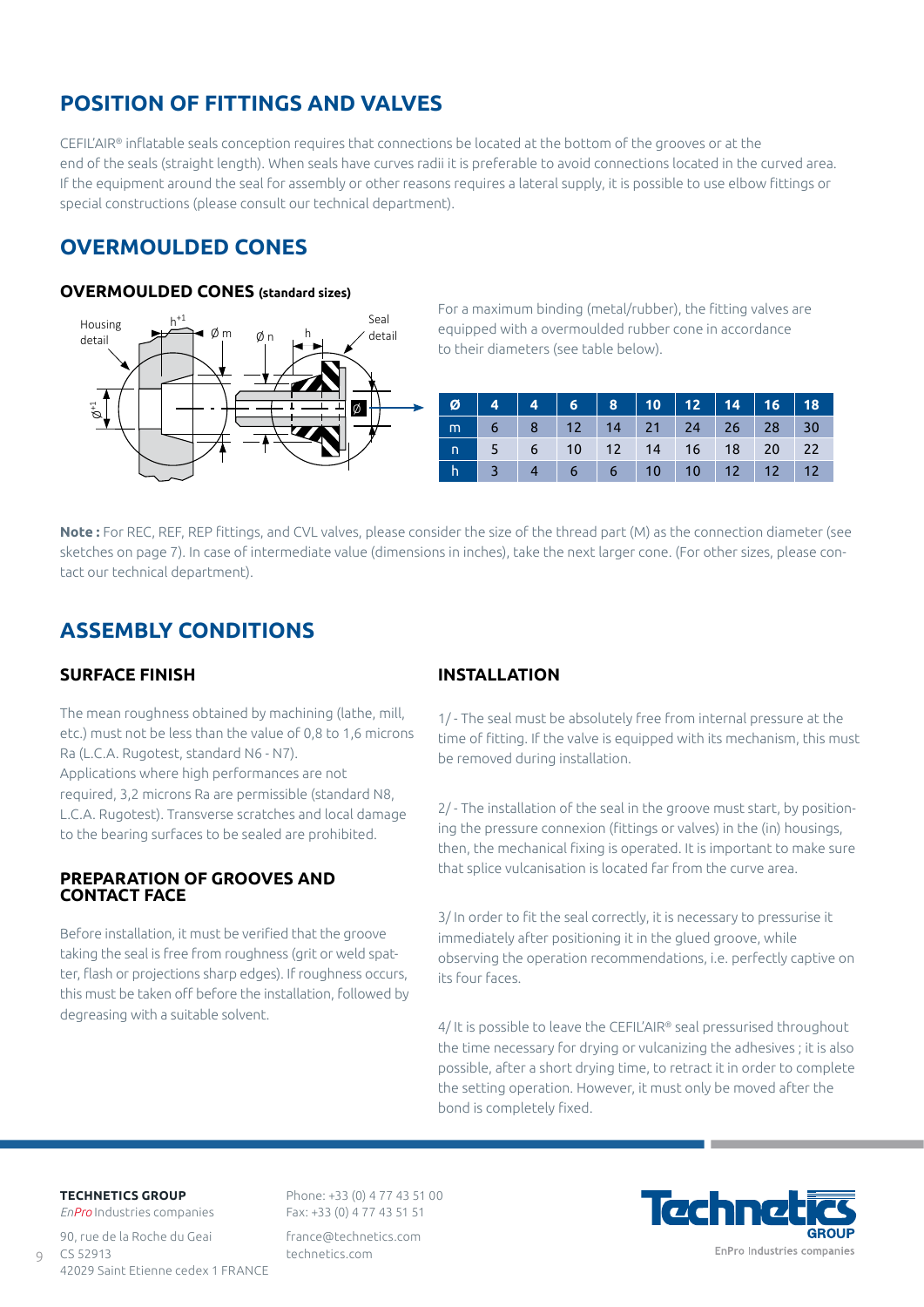## **ASSEMBLY CONDITIONS**

#### **FIXING THE SEALS**

Although CEFIL'AIR® inflatable HP seals can be fitted in grooves without any form of retention, it is preferable to glue them to the bottom of the grooves. For this operation, it is recommended to use our general-purpose adhesive CEFIL'GRIP®, which can be applied directly to the metal when it has been thoroughly degreased and is free from rust or scale. For intensive utilizations of CEFIL'AIR® inflatable seals, we advise to prepare the support by a sanding process and to use the sticking primary (i.e. PM 820) and the silicone (RTV). If a different product than the one recommended is used, please check the instructions manual.



LP seals will preferably be fixed mechanically, but, if an adhesive is necessary, the gluing must be limited to the foot of the profile.

#### **FIXING THE PRESSURE CONNECTION**

The housing hole needs to have a conical part according to indications on page 9, to receive the overmoulded rubber cone of the seal. In the case of threaded connections (REC, REF, REP, CVL) tightening must be moderate and during this operation it is absolutely necessary to maintain the connection in order to avoid damaging the link between metal and rubber. It is important not to apply any torque to the fitting.



#### **TECHNETICS GROUP**

*EnPro* Industries companies 90, rue de la Roche du Geai  $CS 52913$ 42029 Saint Etienne cedex 1 FRANCE

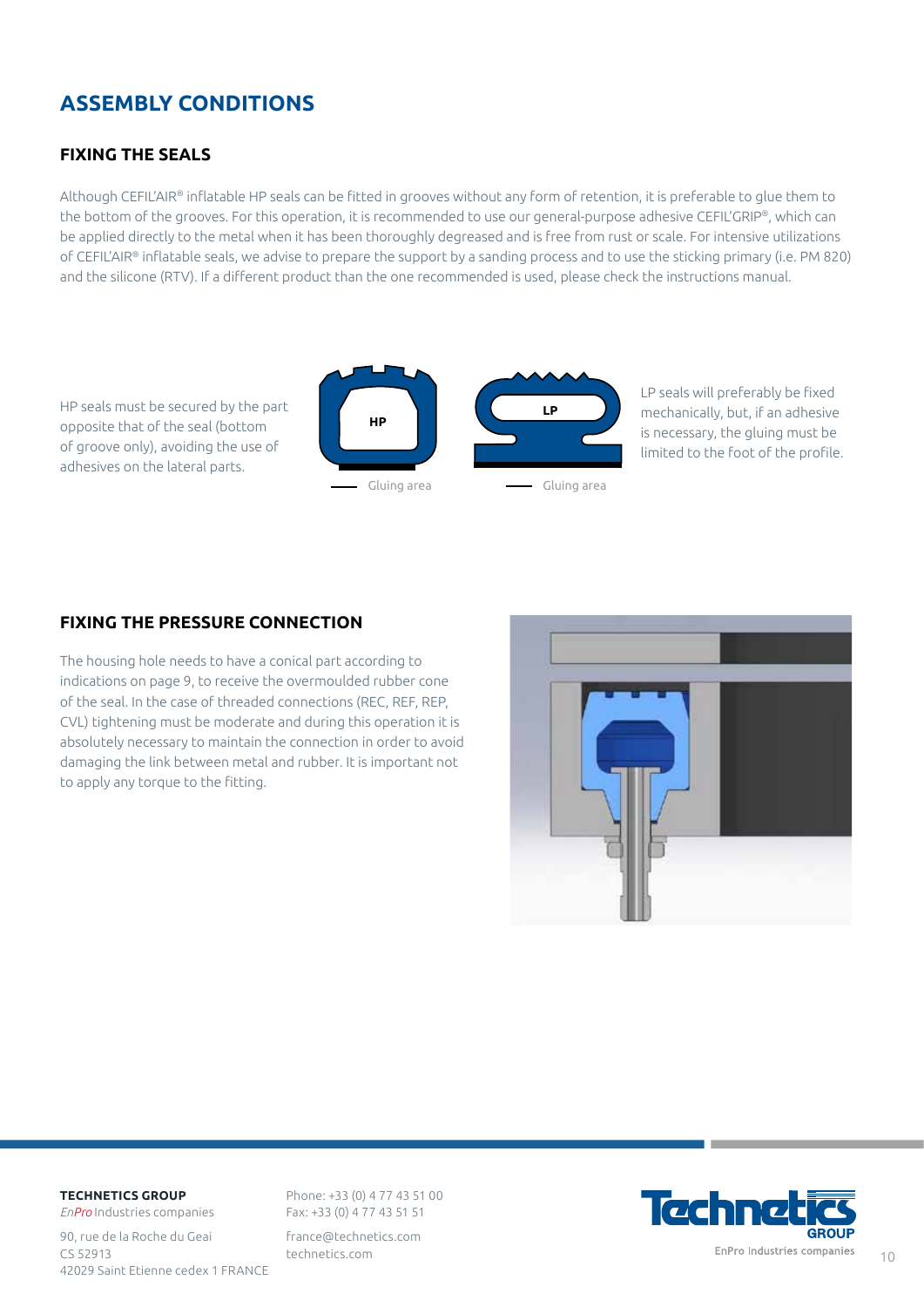## **CALCULATIONS AND SUPPLY**

#### **APPLICATION FORCE (CALCULATIONS)**

CEFIL'AIR® seals are retracted even with a residual internal pressure. Their expansion occurs above the latter and brings the contact and sealing face against for the moving part. The pressure necessary for expansion varies a little over a whole range of arrangements and depending on the profiles used. In the majority of cases, the minimum operating pressure is 1,5 bar. The inflation of the CEFIL'AIR® seal provides an application force proportional to a unit contact surface. The total applied load (Fj) for the seal on the moving panel will be determined by:



Pi = Internal pressure of the seal in bar LD = Expanded length of the seal in cm Kj = Coefficient of unit contact surface

|  |  |                  |     |  |  |        |  |  | Kj 1,0 1,2 1,2 2,0 2,2 2,3 3,0 3,0 0,7 1,2 1,6 1,6 5,0 0,8 1,5 2,5 3,0 4,2 5,0 |  |
|--|--|------------------|-----|--|--|--------|--|--|--------------------------------------------------------------------------------|--|
|  |  | Pi 4 4 4 6 6 6 7 | - 8 |  |  | ੫ 10 ਪ |  |  |                                                                                |  |

#### **EXAMPLE OF CALCULATION**

For a CEFIL'AIR® seal with profile N° 347, with a diameter of 1500 mm and used at an internal pressure Pi of 2 bars

**Fj = (Pi x Kj) x µ Ø (1) = (2 x 1,2) x (3,14 x 150 cm) = 1.130 da.N**

(1) mean diameter

#### **PRESSURE SUPPLY**

CEFIL'AIR® inflatable seals can be supplied either with gas or fluids. However, it is necessary to provide a constant supply, which must be guaranteed by a pressure regulator to avoid overpressure. Due to the relative permeability of elastomers (when inflated with air or gas) notably for silicone, it is necessary to provide pressure regulation for this type of inflation. It is also possible to use fluids (water, oil, etc.) to prevent elastomer gas permeability. (Please contact our technical department).



#### **TECHNETICS GROUP**

*EnPro* Industries companies 90, rue de la Roche du Geai CS 52913 42029 Saint Etienne cedex 1 FRANCE 11

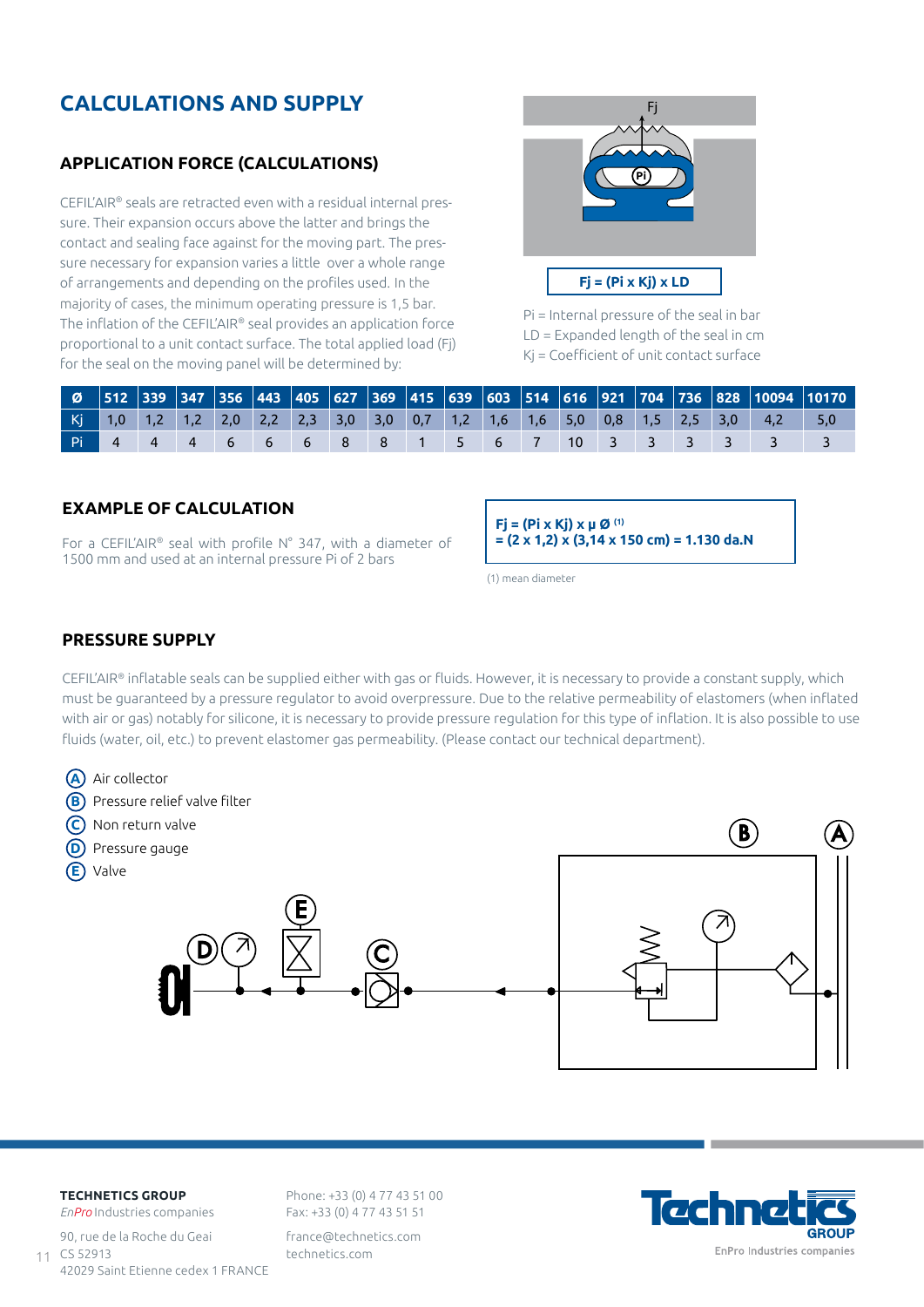## **EXAMPLES OF APPLICATION : "Sealing"**



**MOBILE BULKHEAD SEALING WITH PROFILE REF. 514**



**STERILISER DOOR SEALING WITH PROFILE REF. 369**



**NUCLEAR POWER STATION SEALING DOOR WITH PROFILE REF. 10093**



**SEAL ON ISOTHERMAL BULKHEAD SEALING WITH PROFILE REF. 369**



**COFFERDAM SEALING WITH PROFILE REF. 10094**

## **EXAMPLES OF APPLICATIONS : "Handling"**

CEFIL'AIR® inflatable seals can also be used for the moving, handling, holding or clamping, particularly for fragile or complex geometry objects. (see following sketch).





**TO LIFT TO HOLD TO CLAMP TO PRESS**





#### **TECHNETICS GROUP**

*EnPro* Industries companies 90, rue de la Roche du Geai CS 52913 42029 Saint Etienne cedex 1 FRANCE

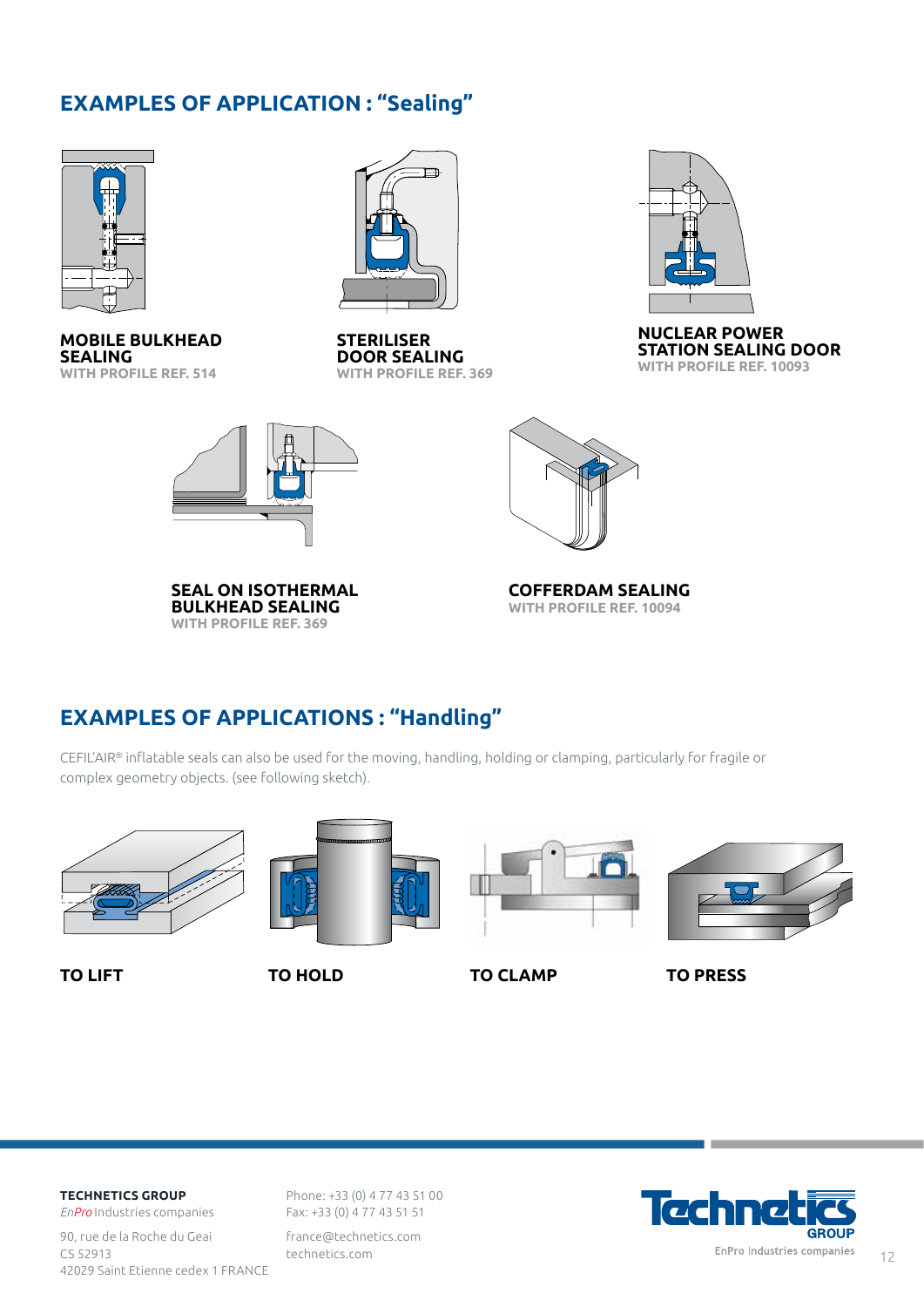## **OTHER EXAMPLES OF PROFILES**



## **OTHER EXAMPLES OF APLICATIONS**

#### **SMALL DIAMETER**

**Principle**



**Locking on shaft Application :** Handling of cylindrical pieces

**Hole tightening Application :**  Handling hollow pieces (tube, bottle, etc.)





**Examples : Locking on shaft**  (cartridge mounting



**END PLUGS FOR TUBE Example :** "Mechanical expansion"

**THE TECHNICAL DATA CONTAINED HEREIN IS BY WAY OF EXAMPLE AND SHOULD NOT BE RELIED ON FOR ANY SPECIFIC APPLICATION. TECHNETICS GROUP WILL BE PLEASED TO PROVIDE SPECIFIC TECHNICAL DATA OR SPECIFICATIONS WITH RESPECT TO ANY CUSTOMER'S PARTICULAR APPLICATIONS. USE OF THE TECHNICAL DATA OR SPECIFICATIONS CONTAINED HEREIN WITHOUT THE EXPRESS WRITTEN APPROVAL OF TECHNETICS GROUP IS AT USER'S RISK AND TECHNETICS GROUP EXPRESSLY DISCLAIMS RESPONSIBILITY FOR SUCH USE AND THE SITUATIONS WHICH MAY RESULT THEREFROM.**

**TECHNETICS GROUP MAKES NO WARRANTY, EXPRESS OR IMPLIED, THAT UTILIZATION OF THE TECHNOLOGY OR PRODUCTS DISCLOSED HEREIN WILL NOT INFRINGE ANY INDUSTRIAL OR INTELLECTUAL PROPERTY RIGHTS OF THIRD PARTIES.**

**TECHNETICS GROUP IS CONSTANTLY INVOLVED IN ENGINEERING AND DEVELOPMENT. ACCORDINGLY, TECHNETICS GROUP RESERVES THE RIGHT TO MODIFY, AT ANY TIME, THE TECHNOLOGY AND PRODUCT SPECIFICATIONS CONTAINED HEREIN.**

**ALL TECHNICAL DATA, SPECIFICATIONS AND OTHER INFORMATION CONTAINED HEREIN IS DEEMED TO BE THE PROPRIETARY INTELLECTUAL PROPERTY OF TECHNETICS GROUP. NO REPRODUCTION, COPY OR USE THEREOF MAY BE MADE WITHOUT THE EXPRESS WRITTEN CONSENT OF TECHNETICS GROUP.**

*Revised January 2016 -* This document replaces any previous versions

## $\overline{u}$ **GROUF** EnPro Industries companies

#### **TECHNETICS GROUP**

*EnPro* Industries companies 90, rue de la Roche du Geai CS 52913 42029 Saint Etienne cedex 1 FRANCE 13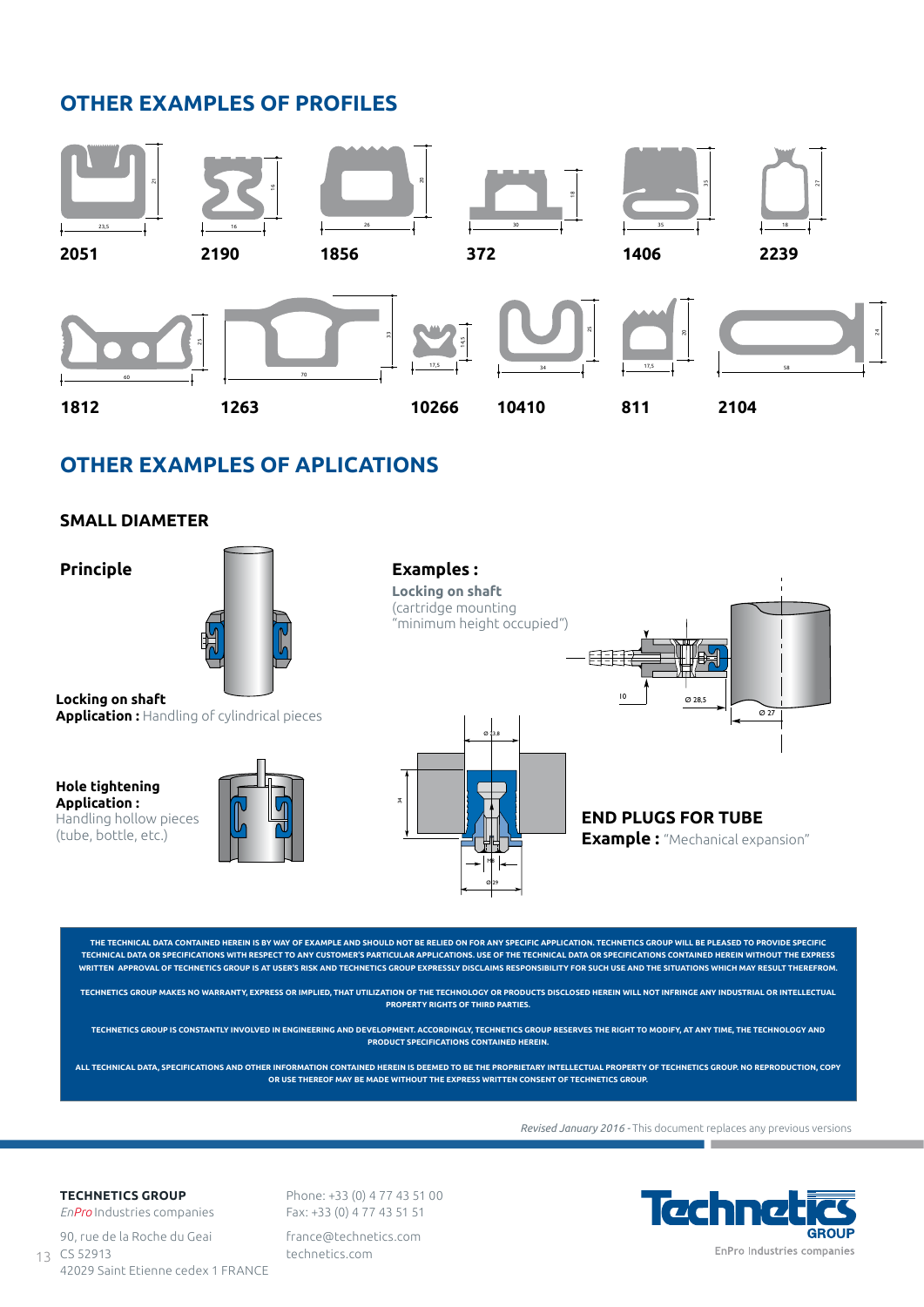| Technet                                       |                                                                                                          |                                            | <b>CEFIL'AIR® APPLICATION DATA SHEET</b>                      |
|-----------------------------------------------|----------------------------------------------------------------------------------------------------------|--------------------------------------------|---------------------------------------------------------------|
|                                               |                                                                                                          | Tel: +33 (0) 4 77 43 51 00                 | Fax: +33 (0) 4 77 43 51 51                                    |
| Peu Industries contracte                      |                                                                                                          |                                            | Email: france@techneticsgroup.com                             |
| <b>COMPANY:</b>                               |                                                                                                          | TEL:                                       |                                                               |
| <b>CONTACT:</b>                               |                                                                                                          | EMAIL:                                     |                                                               |
| <b>ADDRESS:</b>                               |                                                                                                          | DATE:<br><b>INSTALLATION</b>               |                                                               |
| <b>END USER:</b>                              |                                                                                                          | <b>LOCATION:</b>                           |                                                               |
| REF:                                          |                                                                                                          | <b>ACTIVITIES FIELD:</b>                   |                                                               |
| N° CLIENT:                                    |                                                                                                          |                                            |                                                               |
|                                               | <b>WORKING CONDITIONS</b> (Information requested for any enquiry)                                        |                                            |                                                               |
| New assembly or modifiable conception         | or                                                                                                       | Existent not be change*                    | n                                                             |
| <b>Assembly position</b><br>F.                | Under cover<br>Hoizontal                                                                                 | 53<br>Vertical                             | $\Box$ Slanting                                               |
|                                               |                                                                                                          |                                            |                                                               |
| <b>Function Needed</b><br>೯                   | Sealing<br>or                                                                                            | Handling                                   |                                                               |
| Pressure to seal*                             | <b>Bars</b><br>or                                                                                        | Global Load Expected*                      | daN                                                           |
|                                               | Vacuum<br>Atmosphere                                                                                     |                                            |                                                               |
| Working temperature*                          | $(^{\circ}C)$                                                                                            |                                            |                                                               |
| Media*                                        |                                                                                                          |                                            |                                                               |
| <b>Working cycles</b>                         | $\Box$ Gas<br>$\Box$ Liquid                                                                              | Vacuum                                     |                                                               |
| nbr                                           | $\Box$ per Hr. or                                                                                        | per Days or per Months                     |                                                               |
| Inflating duration                            | $\Box$ Sec. or<br>$\Box$ Min. or                                                                         | $\Box$ Hours or<br>Days or                 | $\Box$ Weeks or<br>Months or<br>Year                          |
| Deflating duration                            | $\Box$ Sec. or<br>$\Box$ Min. or                                                                         | $\Box$ Hours or<br>$\Box$ Days or          | $\Box$ Weeks or<br>Months or<br>$\Box$ Year                   |
|                                               |                                                                                                          |                                            |                                                               |
|                                               | CONFIGURATION (Information requested for any enquiry) - dimensions in millimeter. Please provide drawing |                                            |                                                               |
|                                               |                                                                                                          |                                            |                                                               |
|                                               | Bottom groove cotation (Ag, g, )                                                                         |                                            | Face to seal cotation (A0, 0, )                               |
| Bottom groove                                 | Face to seal                                                                                             | Round corner configuration Axial expansion |                                                               |
|                                               |                                                                                                          | Mean length A0                             |                                                               |
|                                               |                                                                                                          | Mean width B0                              |                                                               |
|                                               |                                                                                                          | Mean Radius R0                             |                                                               |
| <b>Bottom</b> groove                          | Face to seal                                                                                             | Valve position C0<br>Clearance J           |                                                               |
| Circular                                      |                                                                                                          |                                            | ce<br>Round corner configuration Internal radial expansion    |
| Axial expansion                               |                                                                                                          | Length A0 / Ag                             |                                                               |
| Mean Diameter D0 / Dq                         |                                                                                                          | Width Bo / Bg                              |                                                               |
| Clearance J                                   |                                                                                                          | Radius R0 / Rg                             |                                                               |
| Circular                                      |                                                                                                          | Valve position C0                          |                                                               |
| Internal radial expansion                     |                                                                                                          | Clearance J                                |                                                               |
| Diameter D0 / Dg                              |                                                                                                          |                                            | Round corner configuration External radial expansion          |
| Clearance J                                   |                                                                                                          | Length A0 / Ag                             |                                                               |
| Circular                                      |                                                                                                          | Width Bo / Bg                              |                                                               |
| <b>External radial expansion</b>              |                                                                                                          | Radius R0 / Rg                             |                                                               |
| Diameter D0 / Dg                              |                                                                                                          | Valve position C0                          |                                                               |
| Clearance J                                   |                                                                                                          | Clearance J                                |                                                               |
| Square right angle corners                    | D0                                                                                                       | <b>Straight length</b>                     |                                                               |
| <b>Axial expansion</b>                        | C0                                                                                                       | Length A0                                  |                                                               |
| Mean length A0                                |                                                                                                          | Valve position C0                          | A0                                                            |
| Mean width B0                                 | AB                                                                                                       | Clearance J                                |                                                               |
| Valve position C0                             |                                                                                                          | Retracted end plug                         | $_{\rm{ce}}$                                                  |
| Angles dimensions D0                          | Too                                                                                                      | Expandable end plugs                       |                                                               |
| Clearance J                                   |                                                                                                          | Expanded end plugs                         |                                                               |
| Valve (Information requested for any enquiry) |                                                                                                          |                                            |                                                               |
| Material:                                     | <b>Brass</b><br>Stainless Steel                                                                          | Rubber (RES only)<br>Other:                |                                                               |
| Size:<br>Type :                               | Diameter:                                                                                                | Length L:                                  | Lc (RER):                                                     |
| $\Box$ RJO<br>$\Box$ REF                      | $\Gamma$ REC<br>$\Box$ REP                                                                               | REB<br>CVL CVL+RED+REB                     | $(0 \times 9 < 1)$<br>Ξ<br>€<br><b>RER</b><br><b>RES</b><br>г |
|                                               |                                                                                                          | E <sub>I</sub> CVL+REB CVL+RED             |                                                               |
| <b>ADDITIONAL DETAILS</b>                     |                                                                                                          |                                            |                                                               |
| Quantities:                                   |                                                                                                          |                                            |                                                               |
| Spot Order:                                   |                                                                                                          |                                            |                                                               |
| Yearly Order:                                 |                                                                                                          |                                            |                                                               |
|                                               |                                                                                                          |                                            |                                                               |